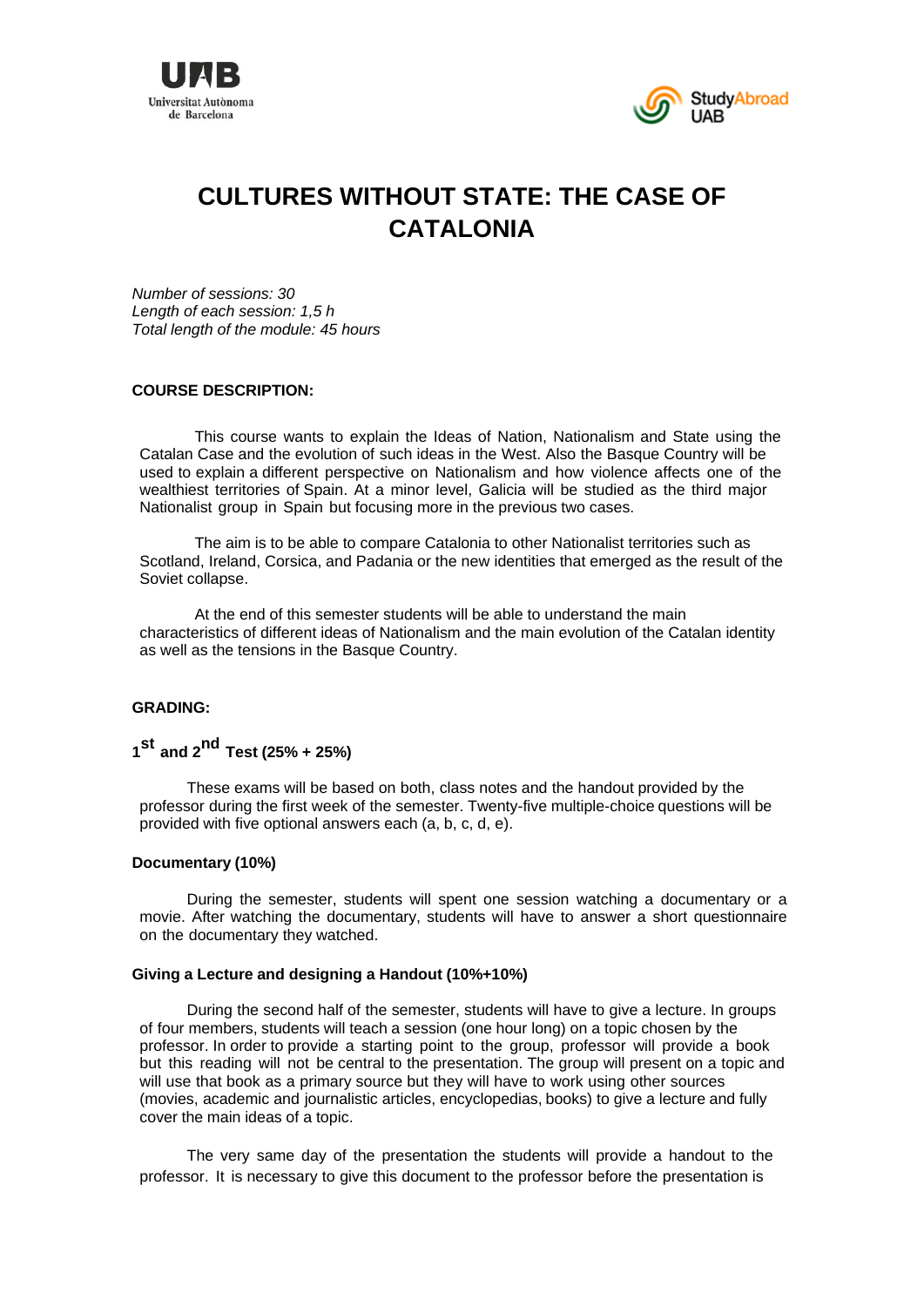



given. The document will not be longer than 2 pages per student, that is, the document of the

day will not be longer than 8 pages. The handout has to have a short chronology of the main events commented (if necessary), a short biography of the main people mentioned (if any), a map of the region covered and the definition of the most important concepts covered.

It is very important not to read from notes or cards the whole presentation. A presentation must communicate ideas that the student understood using words that the students feel comfortable with.

## **Class participation (10%)**

In some sessions, attendance and participation is required. For example, the evaluation days with tests or the final exam are mandatory for obvious reasons, but also the sessions based upon readings or documentaries. These sessions will offer the chance to students to participate in debates and discussions, so attendance is basic to get a grade.

Attendance is not the final goal of this part of the evaluation, in fact, attendance is considered necessary to pass the class. This section of the evaluation measures the implication, the engagement and the commitment of students in discussions, lectures and other activities.

## **Final Exam (10%)**

The last session students will take a mandatory exam. This test will be based upon two short questions to answer in a given space. Each of the questions will be answered in less than a page being as specific as possible covering all the elements asked by the professor.

| <b>Type of evaluation</b>  | Percentage on the final grade |
|----------------------------|-------------------------------|
| <b>Test</b>                | 25%                           |
| <b>Test</b>                | 25%                           |
| Documentary                | 10%                           |
| Participation              | 10%                           |
| <b>Project and Handout</b> | $10\% + 10\%$                 |
| <b>Final Exam</b>          | 10%                           |
| Total                      | 100%                          |

# **BIBLIOGRAPHY:**

- Ozkirimli, Umut, *Theories of Nationalism*, London: Palgrave MacMillan, 2010.
- Lecours, André, *Basque Nationalism and the Spanish State,* Reno: University of Nevada Press, 2007.
- Grosby, Steven, *Nationalism. A Very Short Introduction*, Oxford: OUP, 2005.
- John P. Jackson, Jr., and Nadine M. Weidman, *Race, Racism, and Science.* Social Impact and Interaction, Santa Barbara, ABC CLIO, 2004.
- Poole, Ross, Nation and Identity, London: Routledge, 1999.
- Applegate, Celia. *A Nation of Provincials: The German Idea of Heimat*. Berkeley: University of California Press, c1990
- Jeff Pratt, *Class, Nation and Identity. The Anthropology of Political Movements*, London: Pluto Press, 2003.
- Smith, Anthony D.*, National Identity, London: Penguin, 1991.*